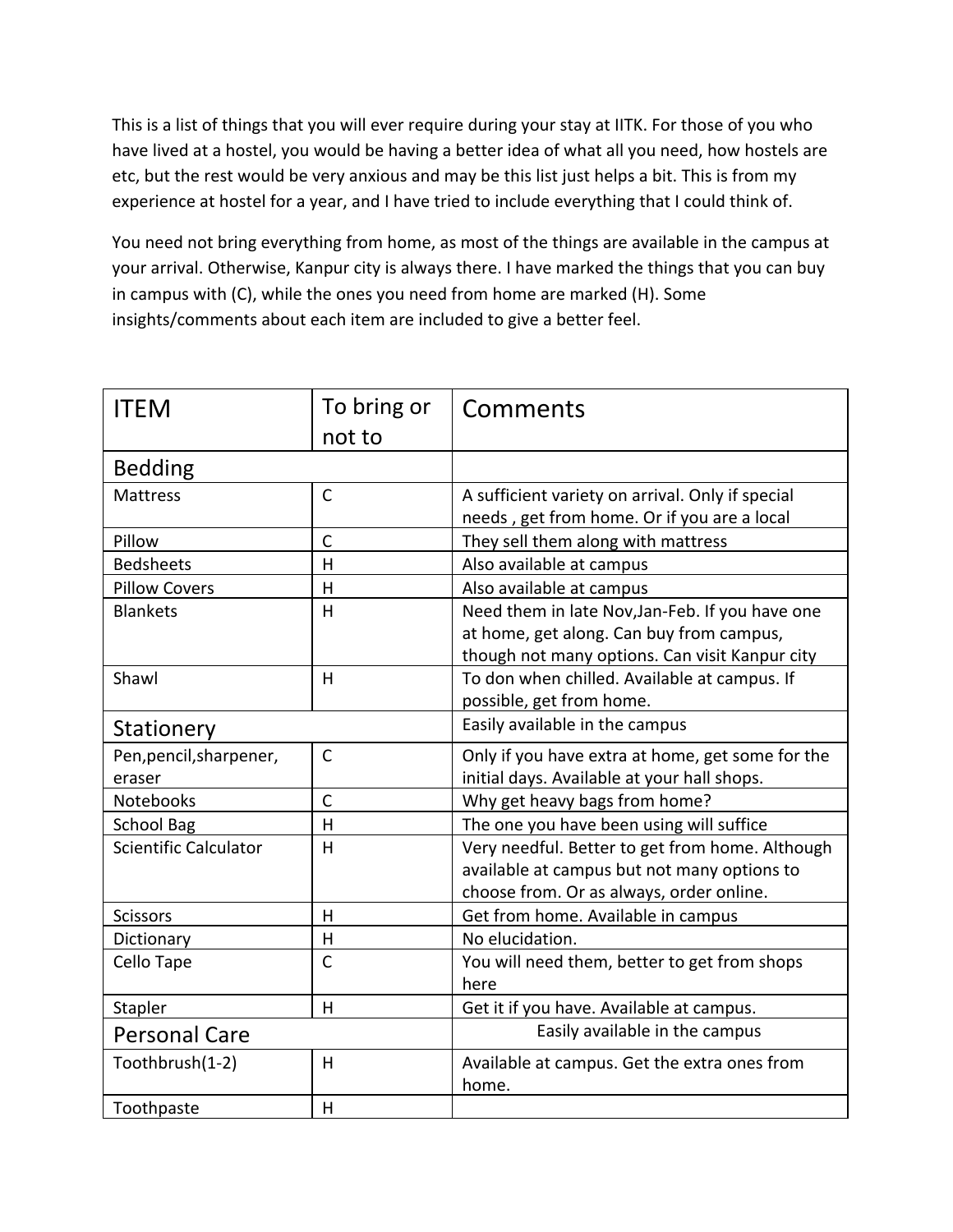| <b>Bathing Soap</b>    | $\mathsf C$  |                                                                                                                                |
|------------------------|--------------|--------------------------------------------------------------------------------------------------------------------------------|
| Hand Wash              | $\mathsf{C}$ |                                                                                                                                |
| Washing soap/          | $\mathsf{C}$ | You will be washing the undergarments. Once in                                                                                 |
| detergent powder +     |              | a while the Dhobi misses dates.                                                                                                |
| scrubber               |              |                                                                                                                                |
| Hair Oil               | $\mathsf C$  | Unless leakproof, don't get from home                                                                                          |
| Shampoo                | $\mathsf C$  | Same reason                                                                                                                    |
| Comb                   | H/C          |                                                                                                                                |
| Vaseline               | C            | Helps in the winters                                                                                                           |
| Bucket/Mug             | $\mathsf{C}$ | Easily available on arrival                                                                                                    |
| <b>Nail Cutter</b>     | H/C          |                                                                                                                                |
| Medicines              | н            | Your mom won't let you leave without a box of<br>these.                                                                        |
| Spectacles             | Н            | Get an extra pair along.                                                                                                       |
| Mosquito repellant     | $\mathsf{C}$ | Its a GREEN campus, with lots of mosquitoes.                                                                                   |
| Footwear               |              | Better to get from home, or go to Kanpur City                                                                                  |
| <b>Sports Shoes</b>    | Н            | You will require them for compulsory PE. Get                                                                                   |
|                        |              | from home, not much variety in campus.                                                                                         |
| Slippers               | H            | Get a comfy pair.                                                                                                              |
| Non Marking Shoes      | Н            | If you wish to play indoor sports like squash, TT,<br>Badminton etc.                                                           |
| Clothing               |              |                                                                                                                                |
| Undergarments          | H            | You may be washing them yourself. Not a                                                                                        |
|                        |              | problem to have plenty.                                                                                                        |
| Shirts                 | H            | Dhobi comes twice a week. 4-6 will suffice                                                                                     |
| T-Shirts               | H            | Need them for PE. will be wearing them for most<br>of the day                                                                  |
| Pants/Jeans            | Н            |                                                                                                                                |
| <b>Shorts</b>          | Н            | Summer is hot.                                                                                                                 |
| Lower                  | H            | You'll learn to wear them to class too.                                                                                        |
| <b>Belt</b>            | Н            | Mess food.                                                                                                                     |
| Swimming gear          | н            | We have a swimming pool                                                                                                        |
| Towels                 | Н            |                                                                                                                                |
| Lab Coat               | C            | If you have a full sleeved one at home, get it                                                                                 |
|                        |              | along. Else get it from senior/ buy in campus.                                                                                 |
|                        |              | Half-sleeved ones will also do.                                                                                                |
| Sweaters               | H            | 2 full sleeved + 1 Half at least.                                                                                              |
| Jackets                | H            | If sweaters are not your thing,                                                                                                |
| Electronics            |              |                                                                                                                                |
| Mobile phone + charger | H            | Get one from home, possibly a dual sim. Sim<br>Cards are very easily available. Most people keep<br>two cards, local and home. |